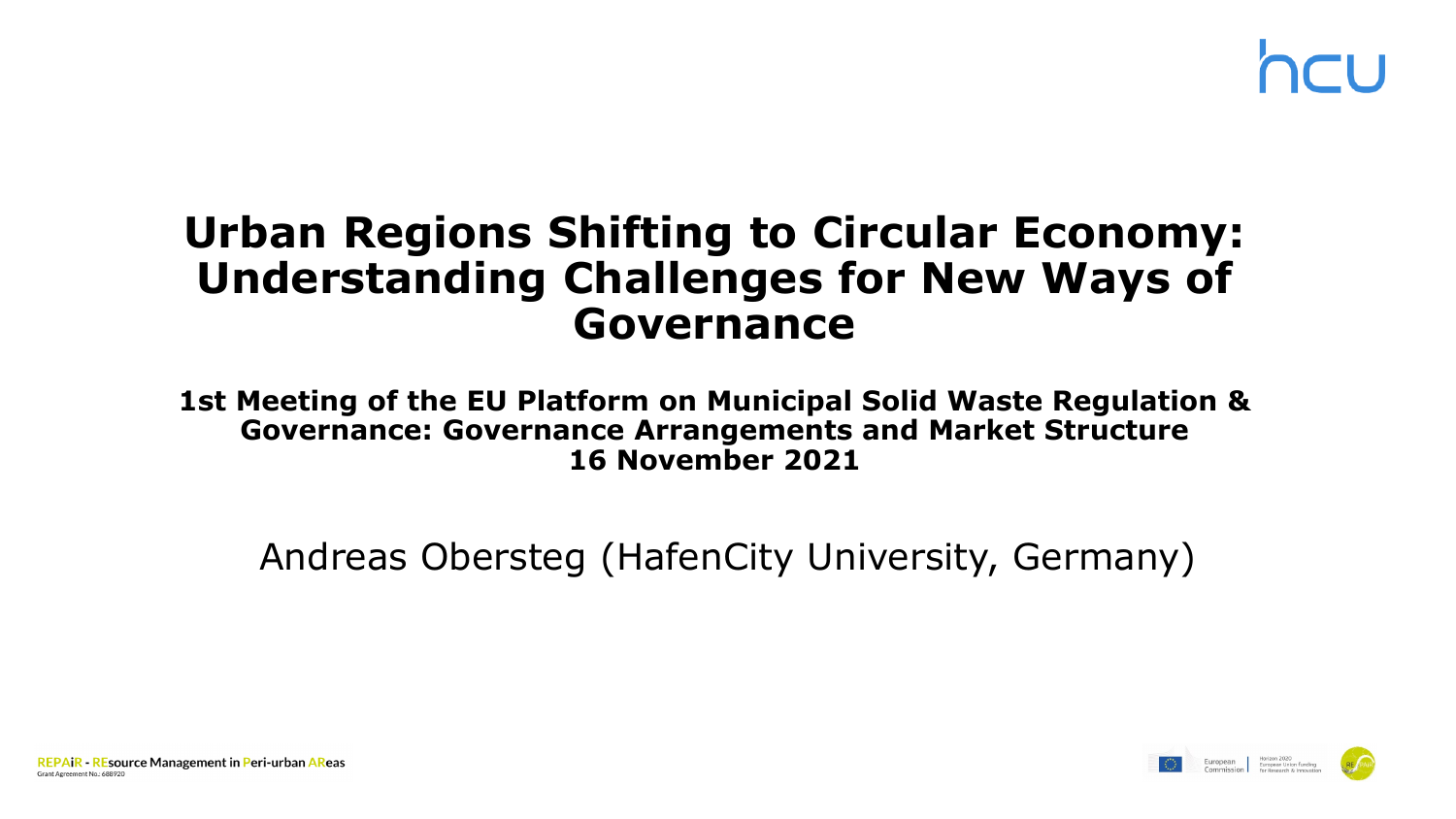### **Background and methods**

- This presentation focuses on the results of a governance analysis of **six urban regions in Europe** involved in the Horizon 2020 project REPAiR Grant Agreement No.: 688920 **www.h2020repair.eu**
- Semi-structured interviews (58), document analysis and workshops with local stakeholders lead to a draft list of governance challenges
- The research results in the six cases were used as input for the Living Lab process throughout the project

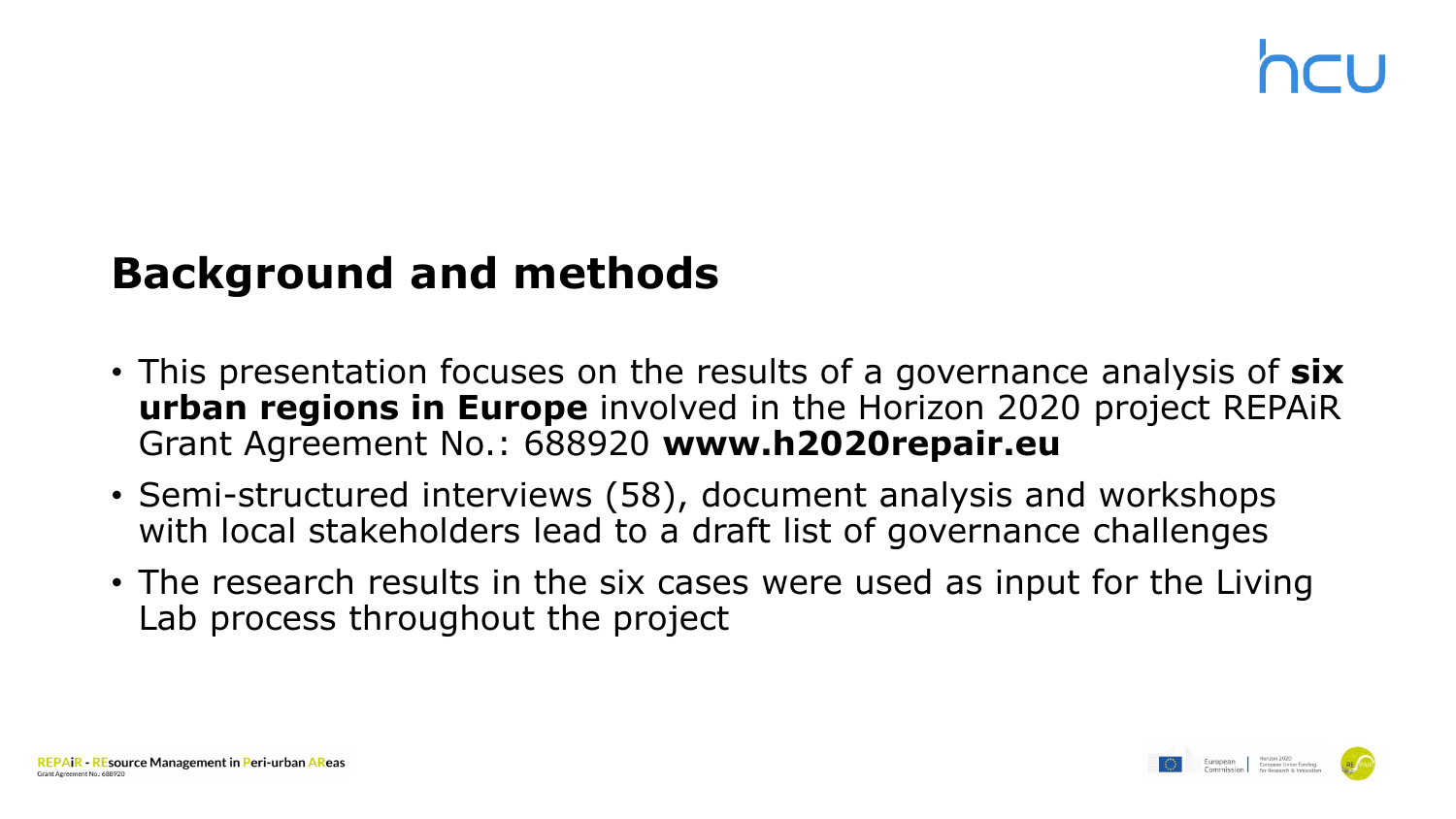## **Shifting to CE: Need for governance**

- How can cities and urban regions support the shift towards CE?
- What are the challenges for urban regions?
- Three main dimensions to examine governance challenges in relations to CE –
	- Multi-level governance (EU, national, regional, municipal)
	- Cross-sectoral governance (within the public sector)
	- Quadruple helix governance (public, private, academic, citizen)



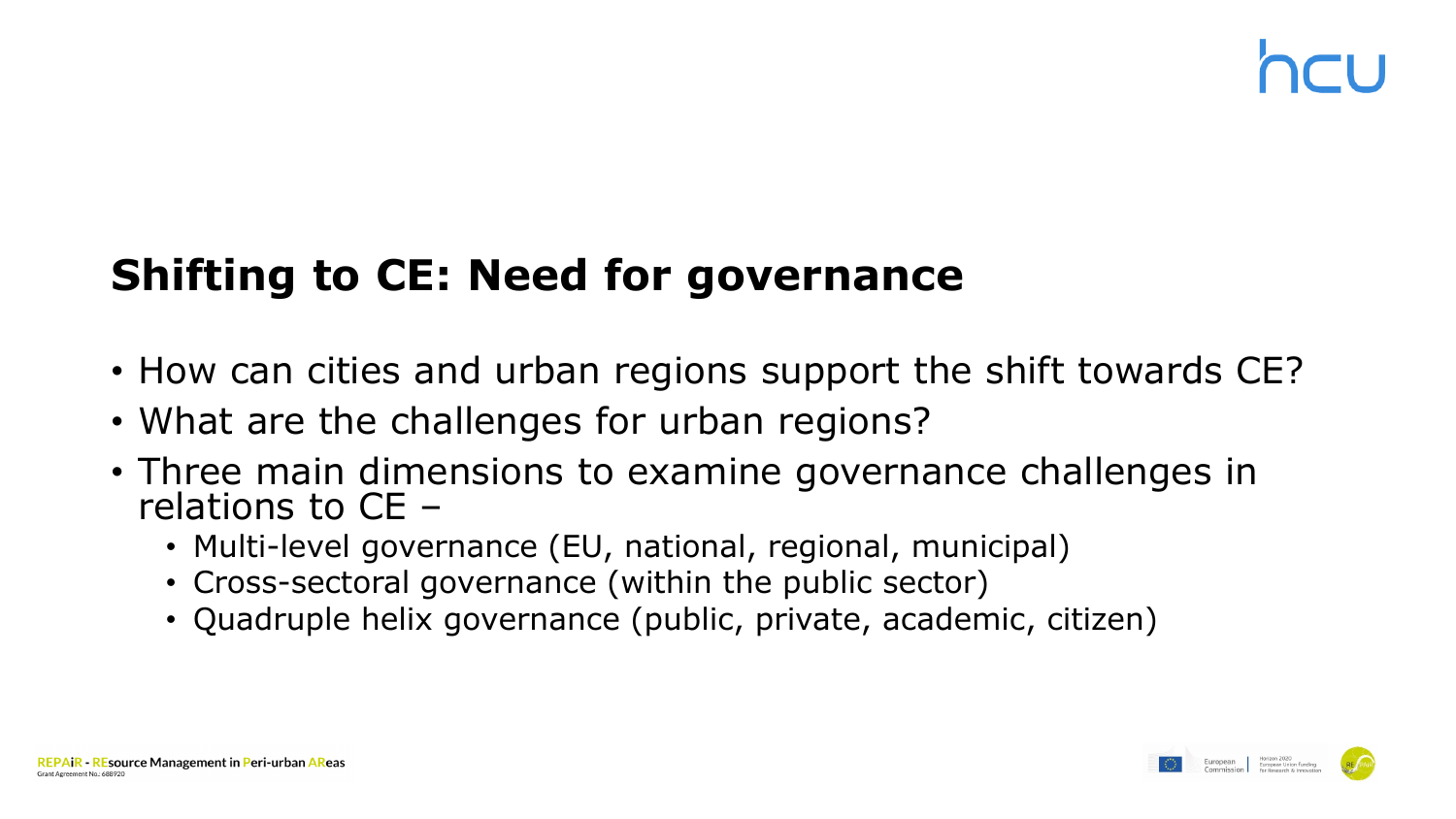

REPAIR - REsource Management in Peri-urban AReas<br>Grant Agreement No.: 688920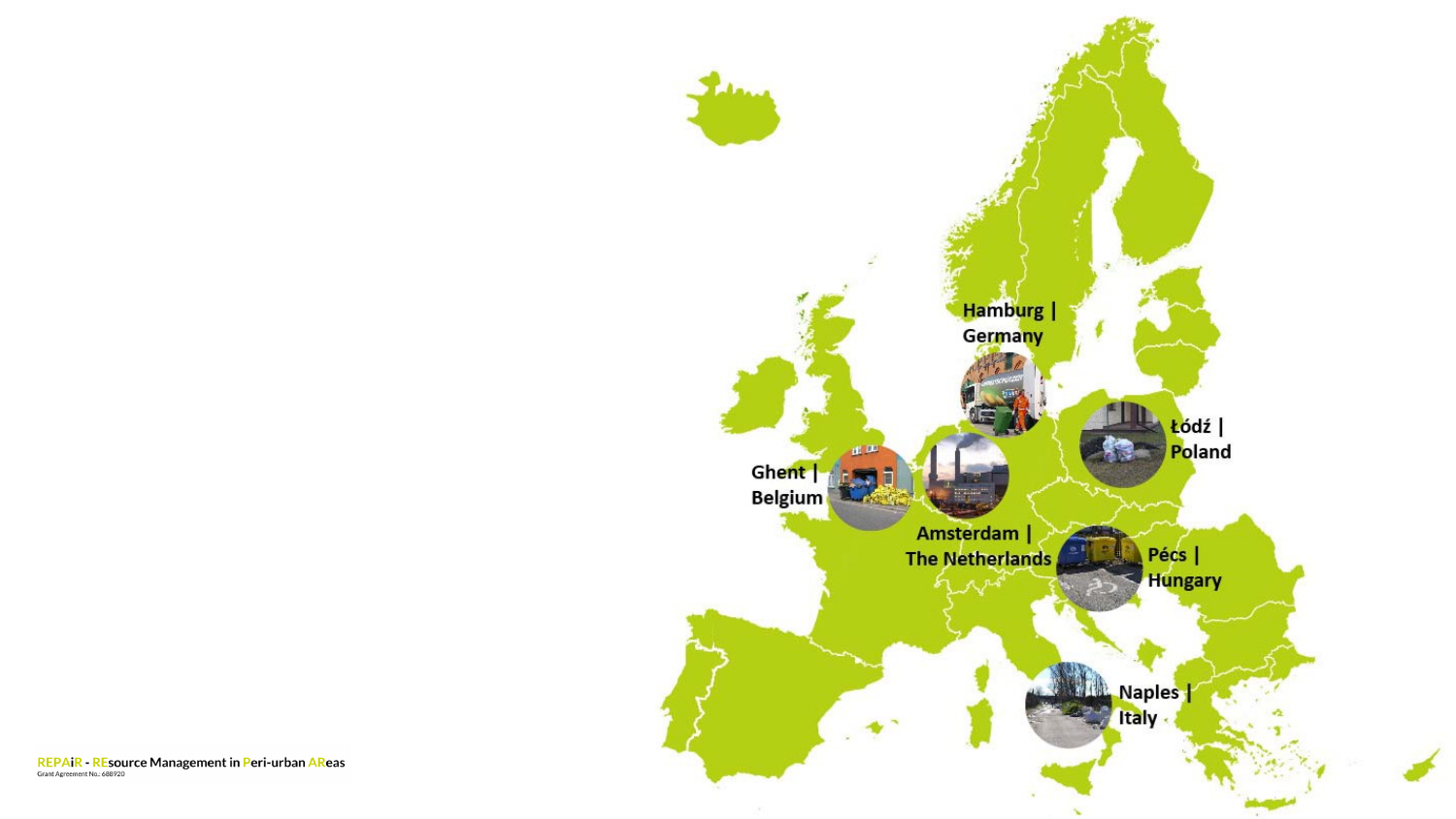### **Amsterdam Metropolitan Area, The Netherlands**

- AMA one of the frontrunners towards a CE
- City of Amsterdam has a circular city policy
- Private sector (waste management, construction) work on CE initiatives
- *Organisational fragmentation (between municipalities, between sectors)*
- *Lack of leadership on regional level*



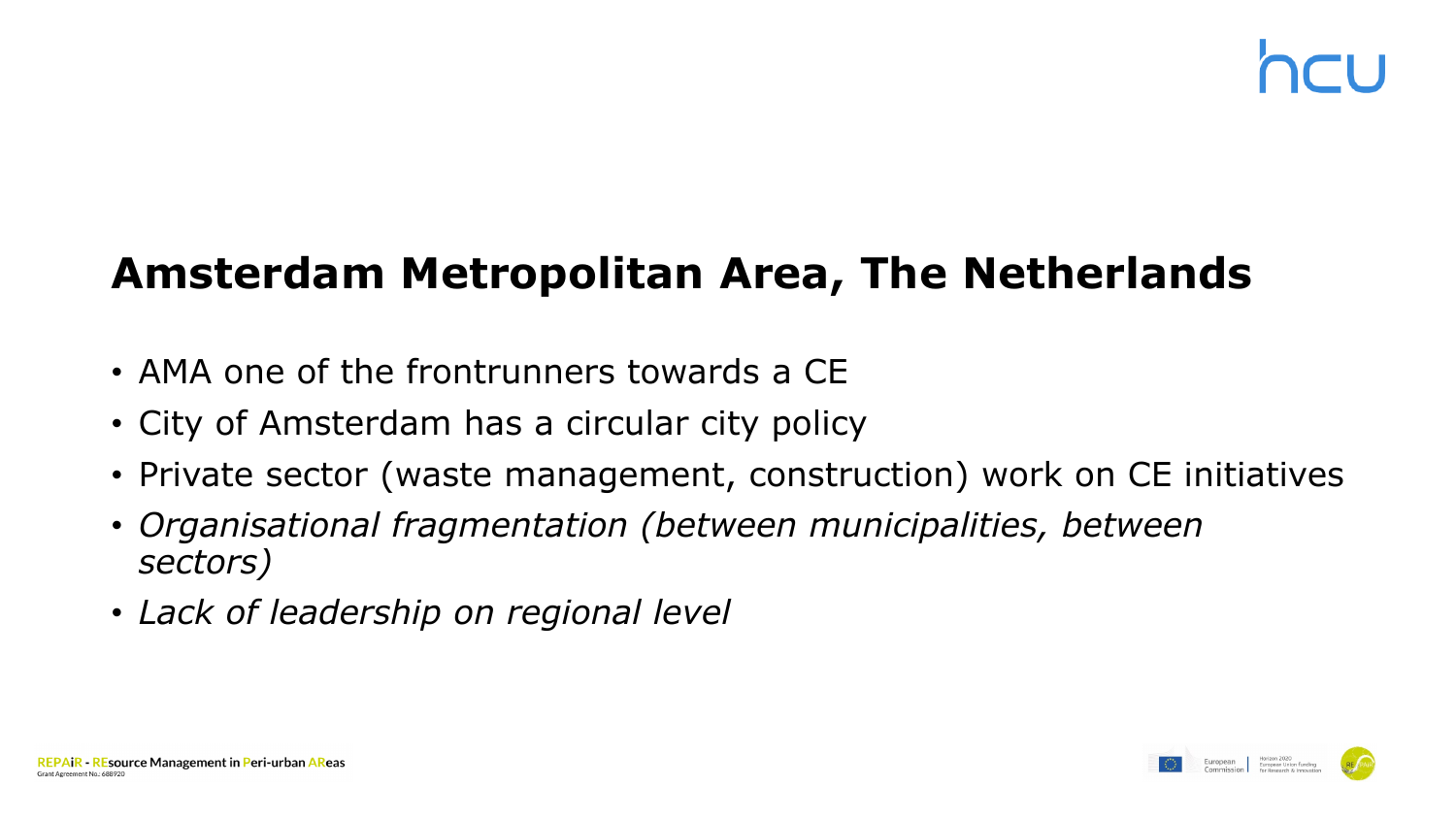## **Naples, Italy**

- A new waste management system was established, managing to overcome the waste emergency
- *Problems remain: like contaminated areas, waste bales storage, lack of recycling and incineration capacities*
- *Mismatch between different public entities (municipalities, waste management units ATO, region) lack of implementation*
- *Mistrust of citizens toward public authorities*

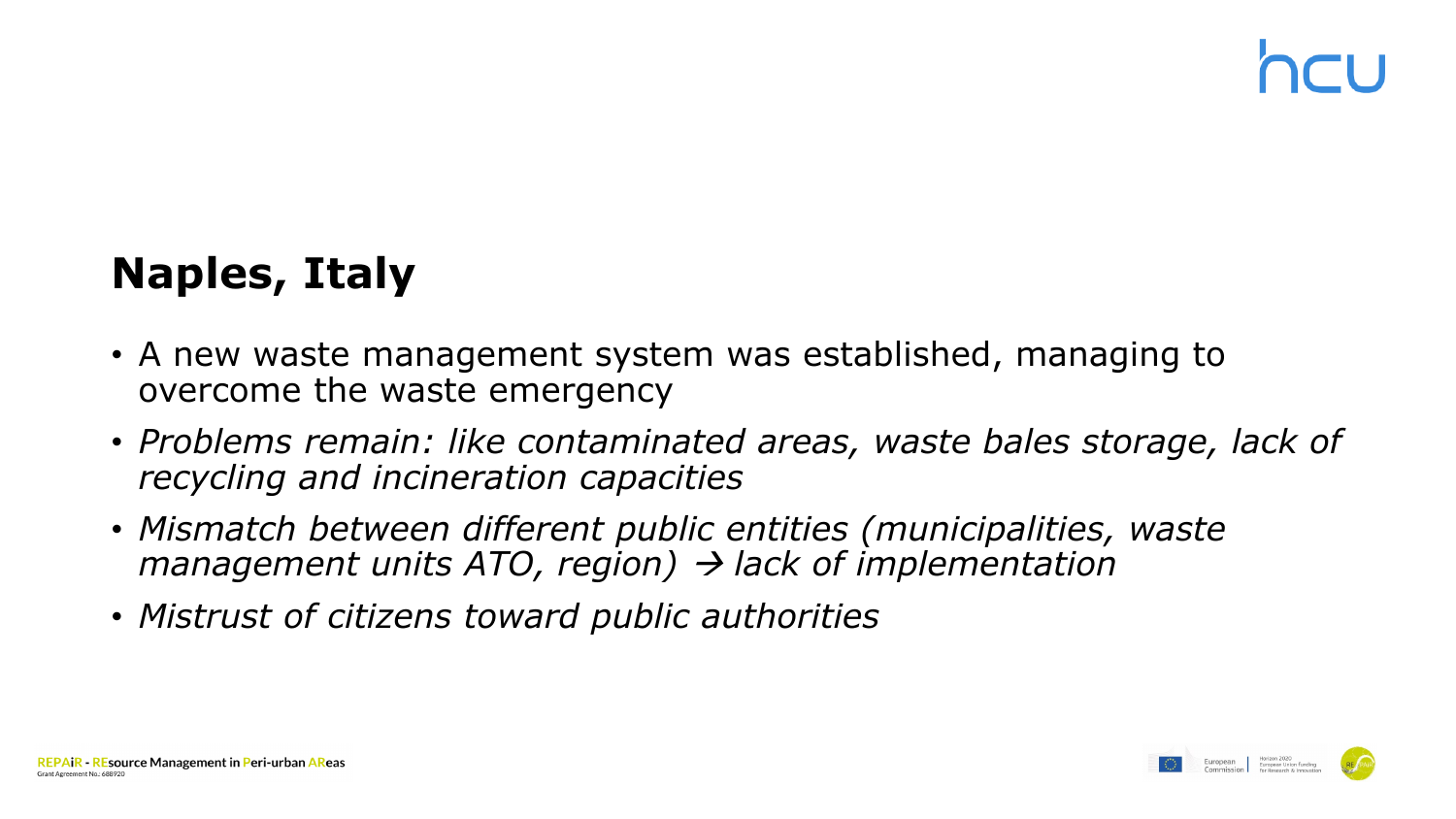# **Pécs, Hungary**

- Achievements to decrease waste generation and improve waste managment
- Few voluntary CE initiatives in the private sector
- *Lack of visible political intention to CE on national level*
- *Centralisation of waste management leads to sinking interest of local stakeholders (e.g. due to unavailabiltiy of secondary raw materials)*



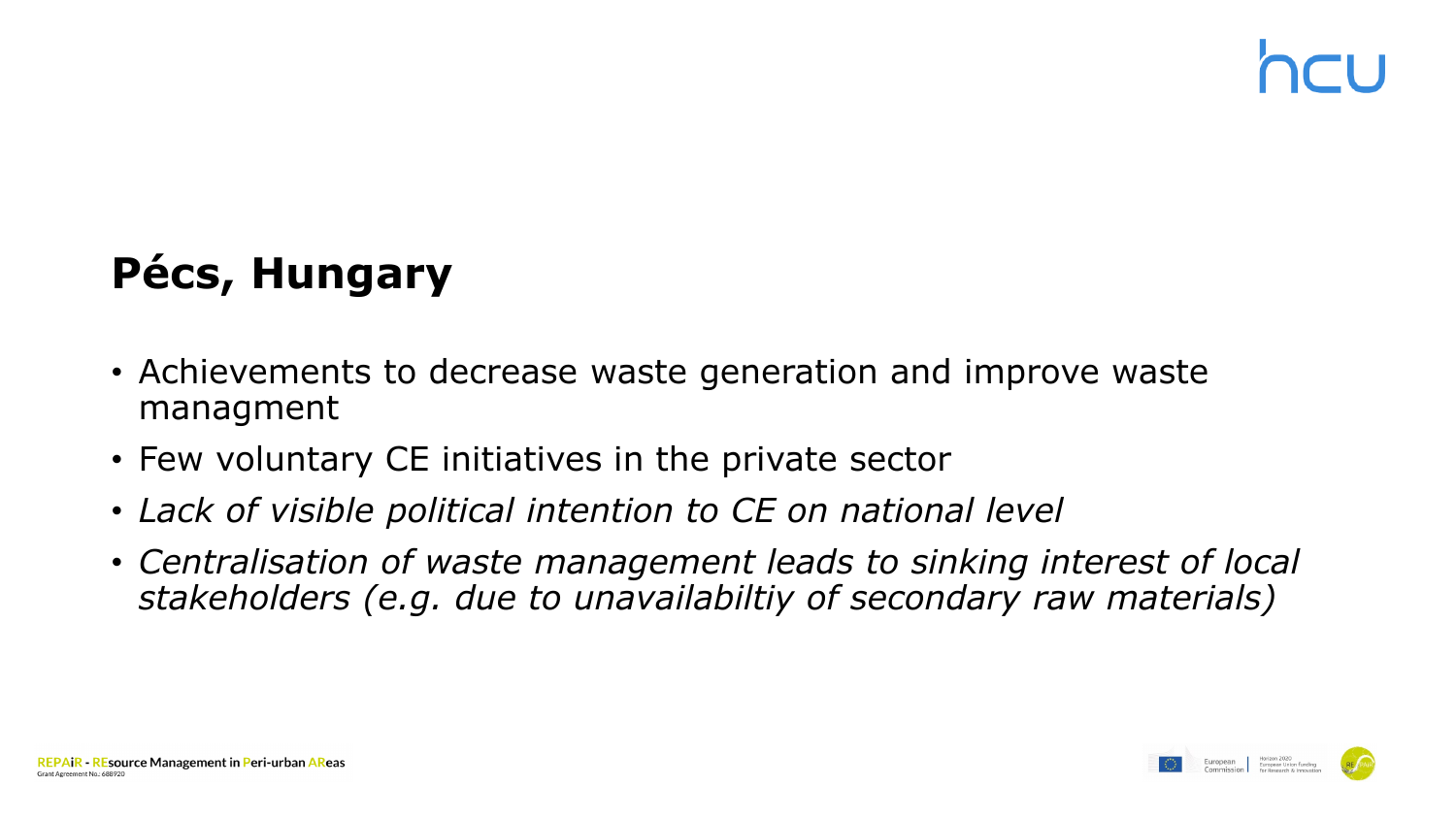# **Łódź, Poland**

- Regulation on waste management relatively recent
- Responsability of municipalities for waste management; they appoint private waste collection companies
- *Still low environmental awareness of citizens*
- *Legal regulations do not adequately ensure quality of waste management*
- *Lack of exchange and cooperation between municipalites*



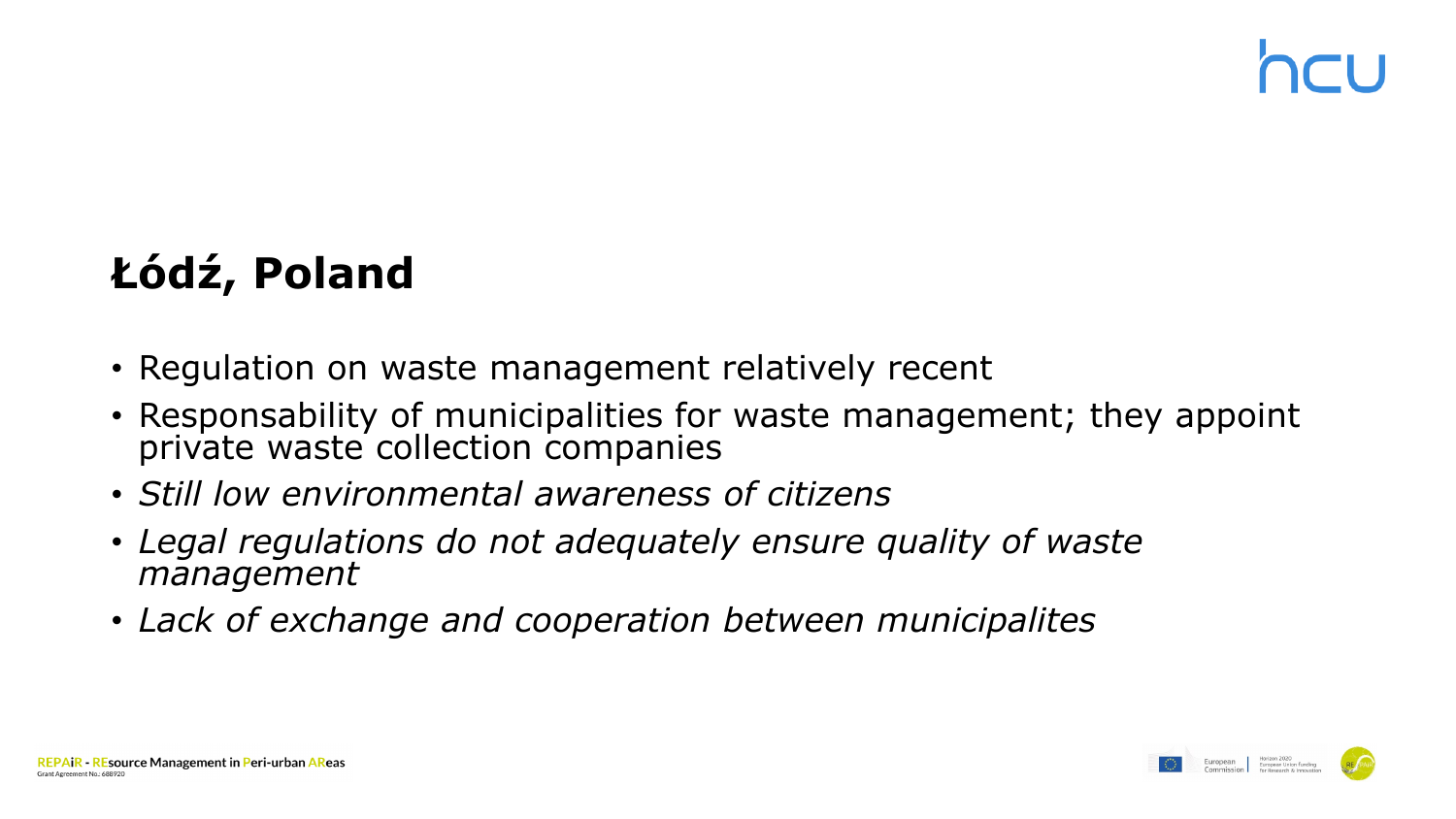### **Ghent, Belgium**

- Long tradition of waste management in Flanders and high waste sensitivity
- Ambition to reduce waste
- Waste management integrated into climate police and urban planning, but CE still needs to be integrated
- *Adaptation of waste management (and CE) to changing demography and to spatial conditions in urban areas (lack of space)*



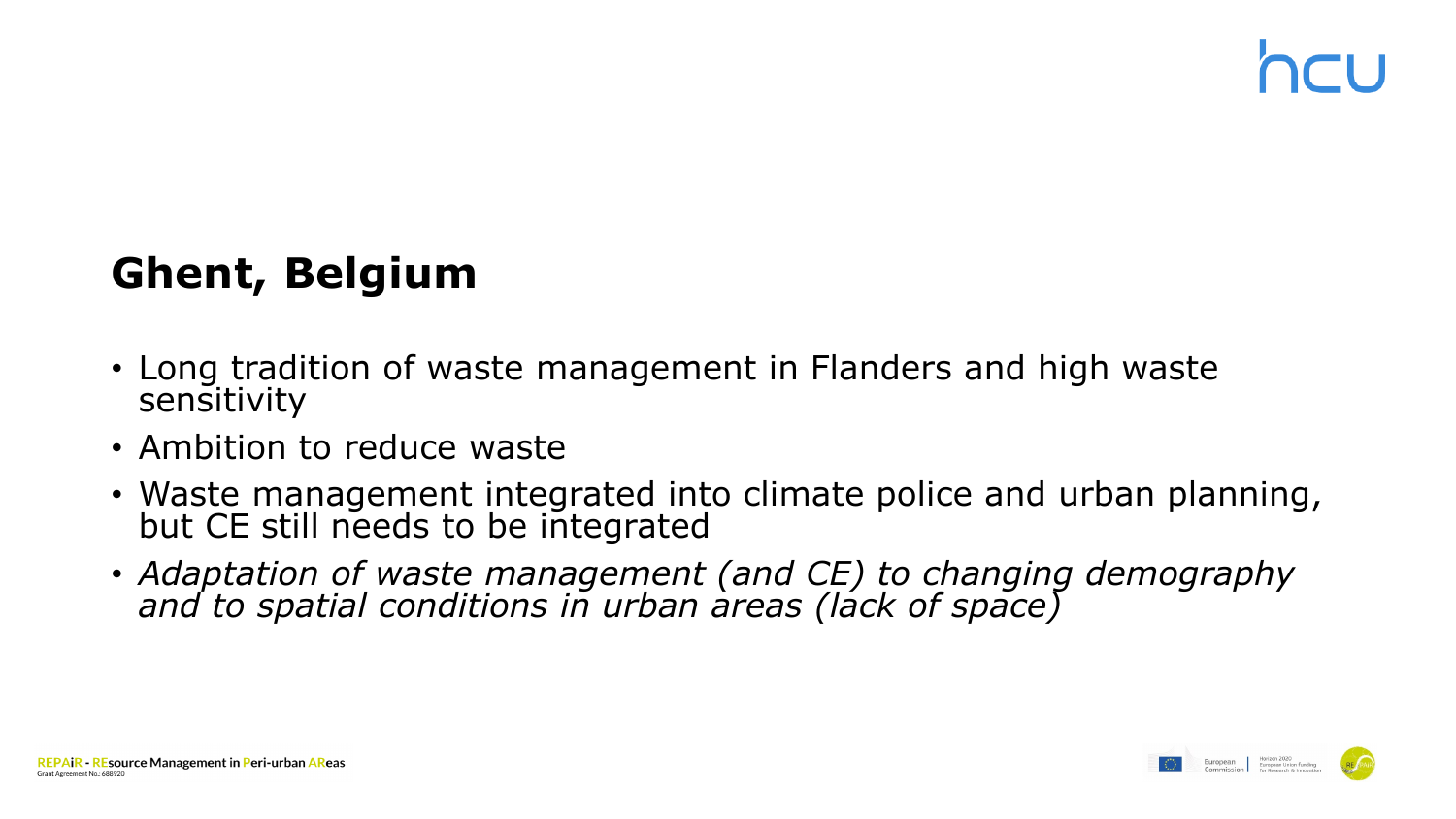### **Hamburg, Germany**

- Germany frontrunner in waste management, Circular economy Act as legal framework
- *Need to improve waste management accordingly to spatial situation (e.g. no space for separated collection in dense urban areas) and changing demography (multi ethnic population)*
- *Lack of cooperation between waste management and spatial planning*
- *CE initiatives from civil society and economy not imbedded* in public strategy

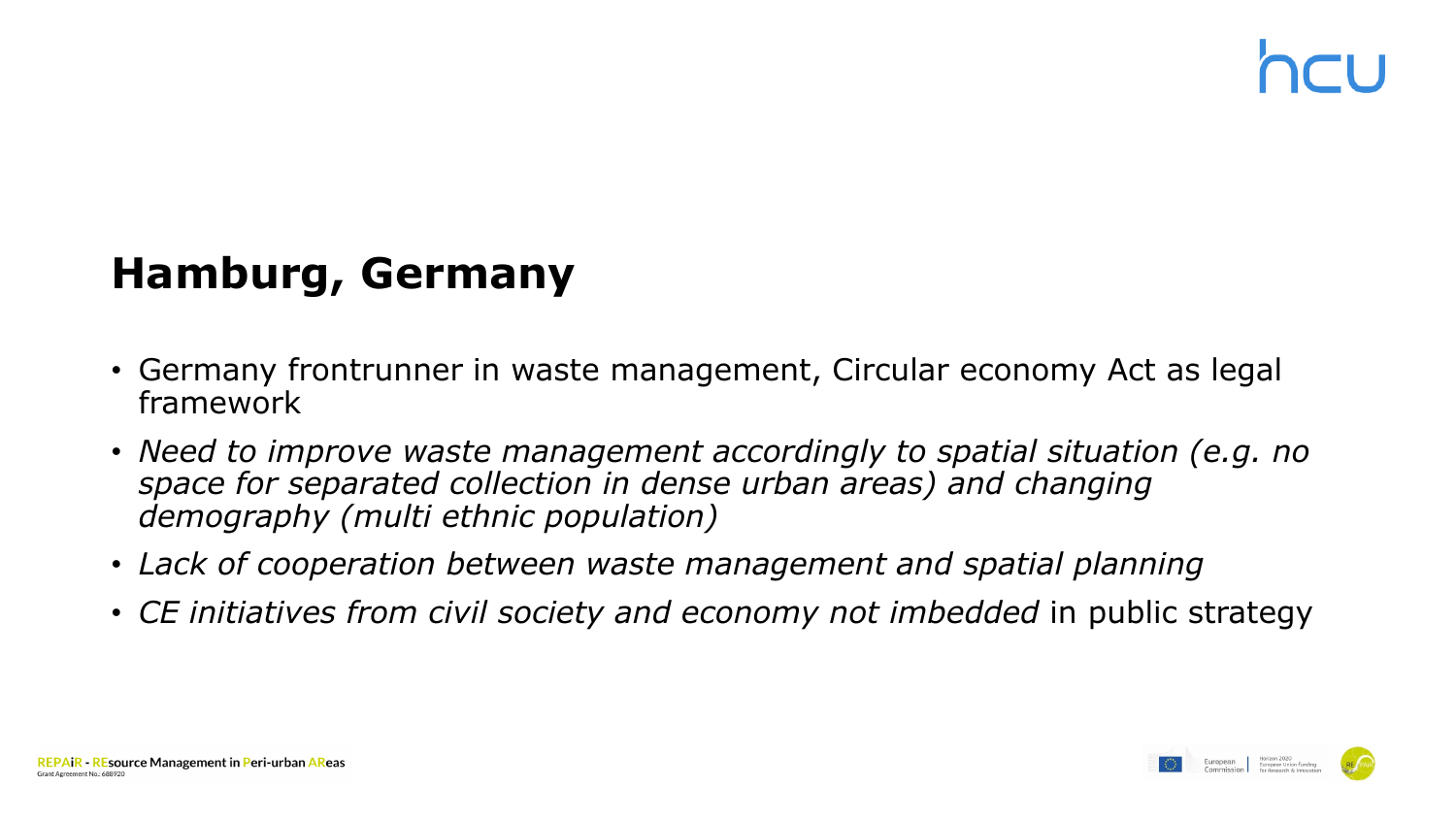## **Conclusions from the six cases**

**Multi-level governance** while ambitious initiatives for CE do exist in urban regions, the connection between these local and regional initiatives to policies on higher political and administrative levels is lacking.

**Cross-sectoral governance** within the public sector: lack of connection of CE strategies with other policy fields especially spatial planning. Another major challenge is the often-missing horizontal cooperation between municipalities. Strategies and activities often remain local, not using the opportunity of promoting CE in larger regional scale.

**Multi-actor or quadruple helix governance**: in some regions many entrepreneurial and civic society initiatives exist, but they lack coordination and support by the public sector; in other regions still only few activities from the economic sector and citizens can be observed and the public sector is mostly absent in promoting CE.

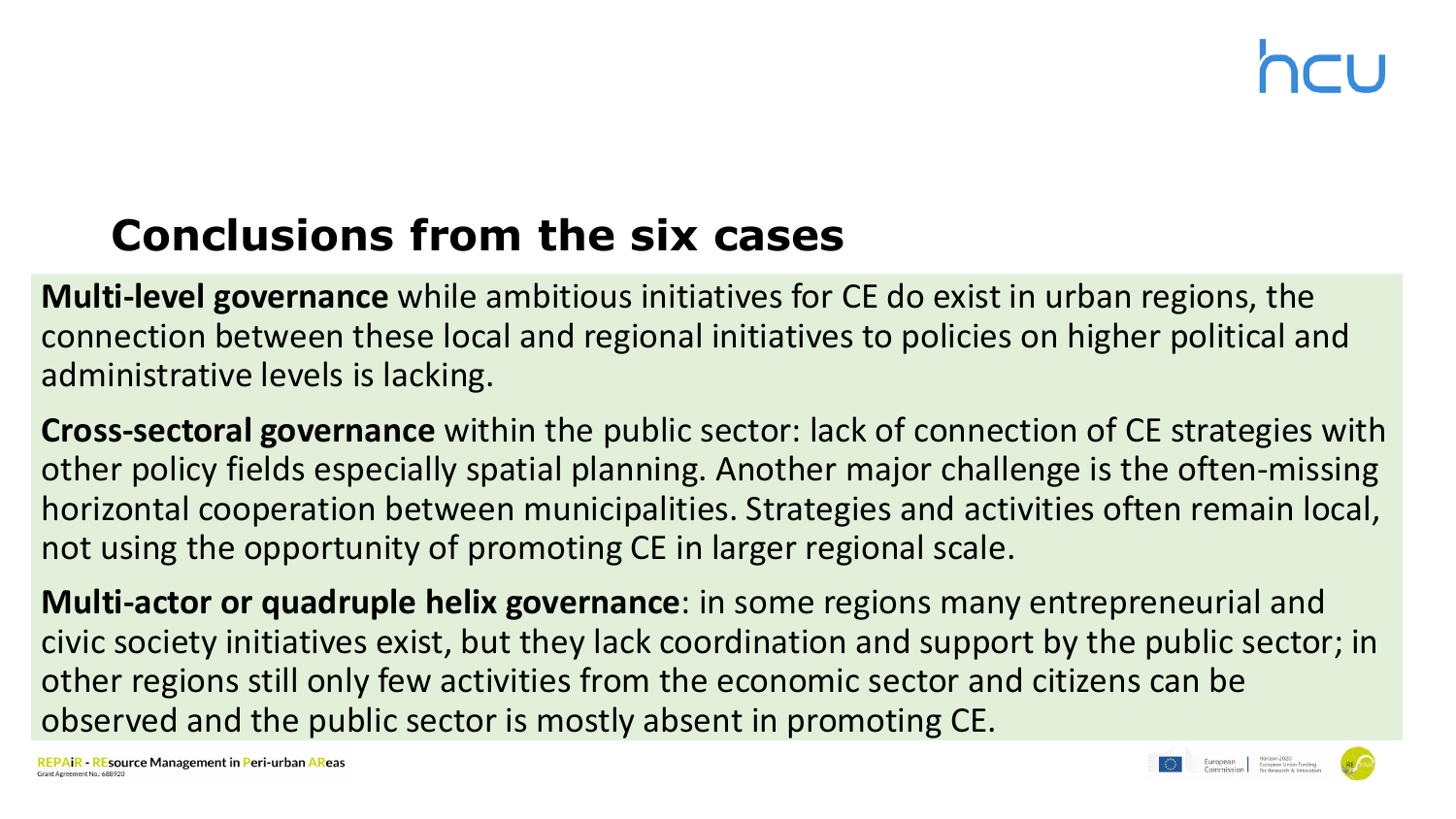### **Remarks and outlook**

- Six urban regions started in different phases of transition towards CE
- The presented results are only intermediate results
- In all of the six regions changes during the project's lifetime could be observed
- These changes are subject of our current research



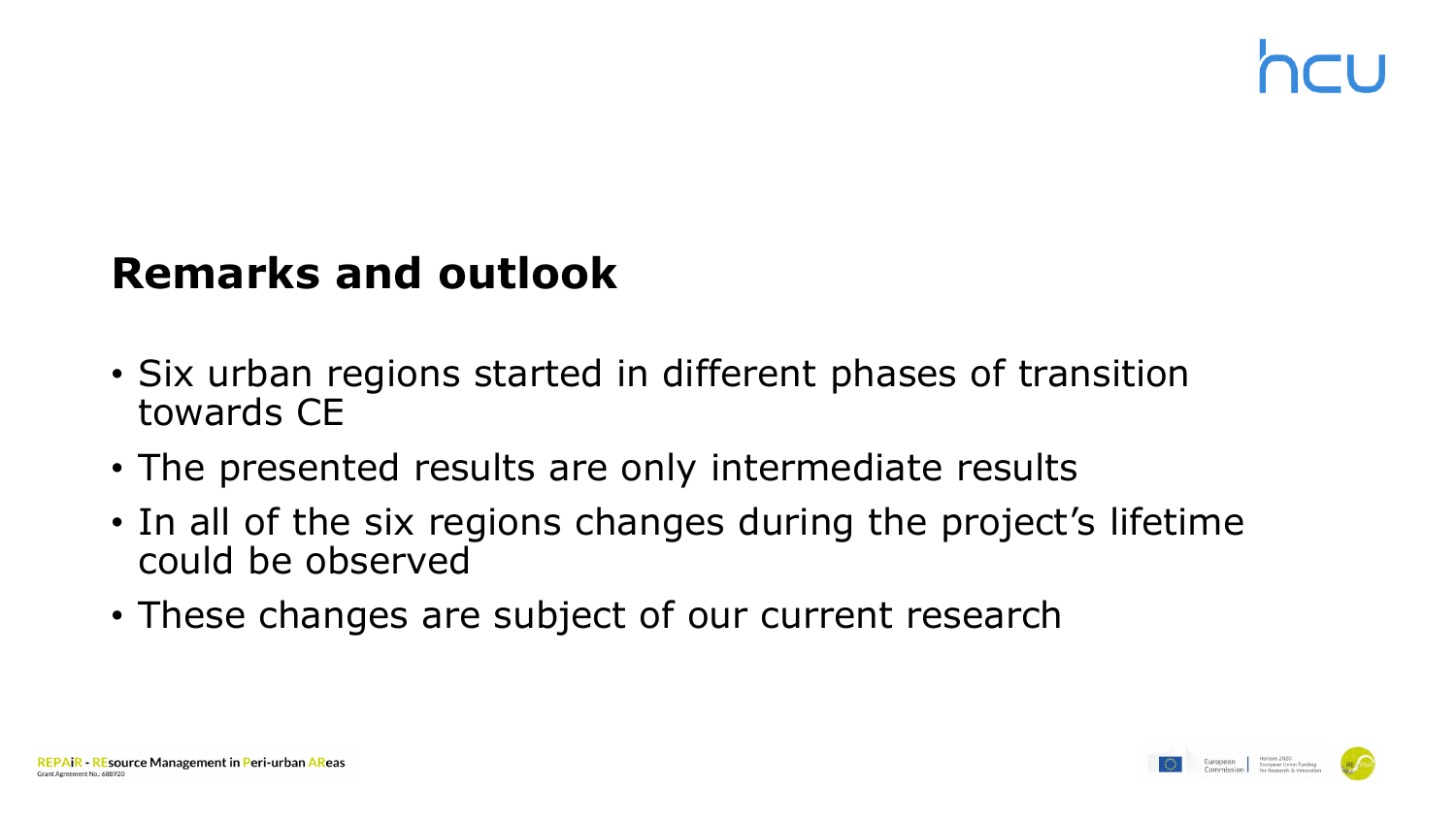

Urban Planning (ISSN: 2183-7635) 2019, Volume 4, Issue 3, Pages X-X DOI: 10.17645/up.v4i3.2158

Article

# Urban Regions Shifting to Circular Economy: Understanding **Challenges for New Ways of Governance**

Andreas Obersteg <sup>1,\*</sup>, Alessandro Arlati<sup>1</sup>, Arianne Acke<sup>2</sup>, Gilda Berruti<sup>3</sup>, Konrad Czapiewski<sup>4</sup>, Marcin Dąbrowski<sup>5</sup>, Erwin Heurkens<sup>5</sup>, Cecília Mezei<sup>6</sup>, Maria Federica Palestino<sup>3</sup>, Viktor Varjú<sup>6</sup>, Marcin Wójcik<sup>7</sup> and Jörg Knieling<sup>1</sup>